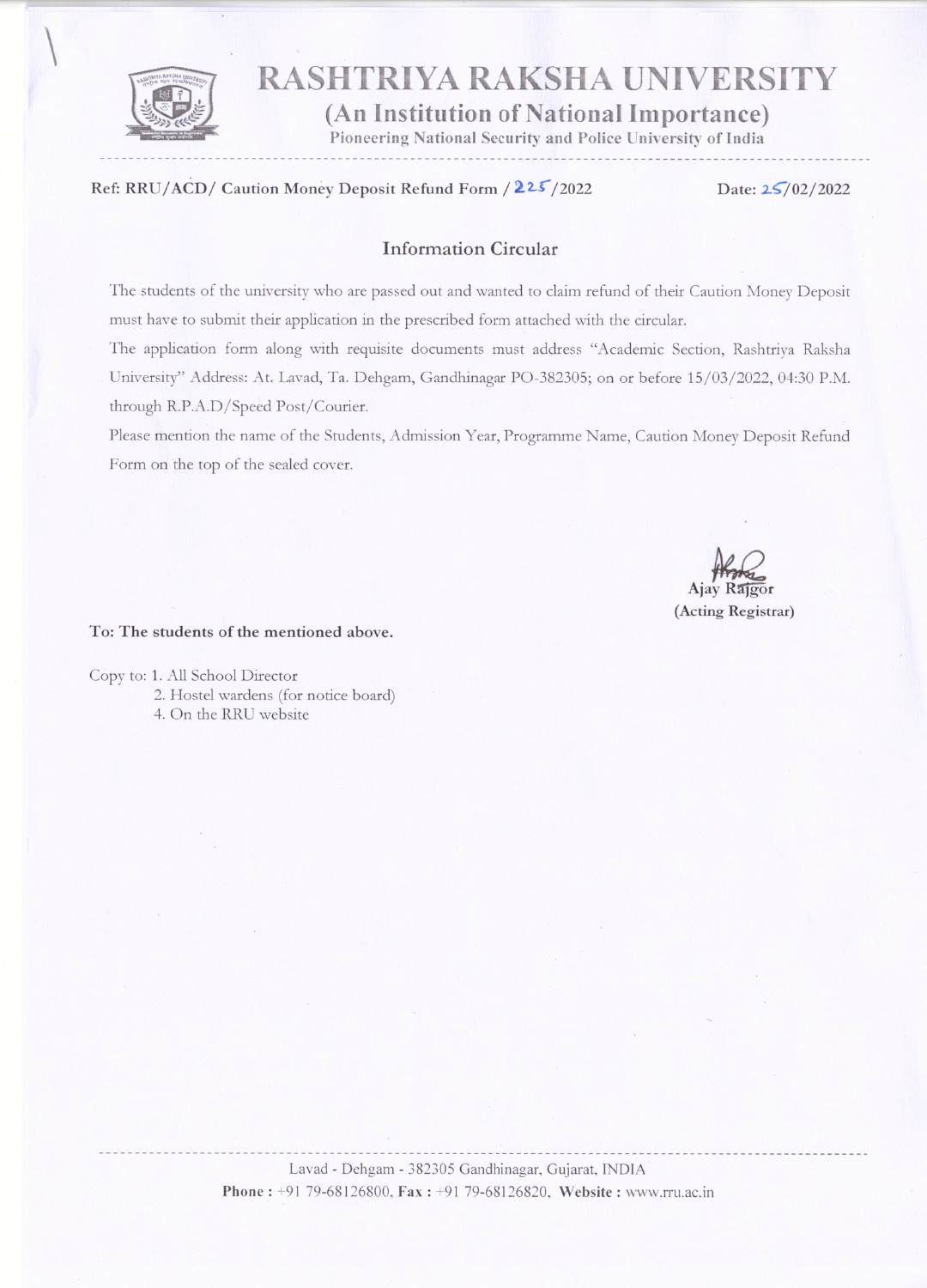# **RASHTRIYA RAKSHA UNIVERSITY**



**(An Institution of National Importance)**

**Lavad - Dehgam - 382305 Gandhinagar, Gujarat, INDIA Website : [www.rru.ac.in](http://www.rru.ac.in/)**

 $\overline{\phantom{0}}$ 

**Pioneering National Security and Police University of India**

| <b>APPLICATION FORM - CAUTION MONEY DEPOSIT REFUND</b> |                                  |                                  |  |
|--------------------------------------------------------|----------------------------------|----------------------------------|--|
|                                                        | Note: All fields are mandatory   |                                  |  |
| No.                                                    |                                  | <b>Details</b>                   |  |
| $\mathbf{1}$                                           | Name of Student                  |                                  |  |
| $\overline{2}$                                         | Name of School - RRU             |                                  |  |
| 3                                                      | Programme Name                   |                                  |  |
| $\overline{\mathbf{4}}$                                | <b>Admission Year</b>            |                                  |  |
| 5                                                      | Enrollment No.                   |                                  |  |
| 6                                                      | Contact No. (Mobile No.)         |                                  |  |
| 7                                                      | <b>Email Address</b>             |                                  |  |
| 8                                                      | <b>Full Address</b>              |                                  |  |
| 9                                                      | <b>Programme Completed</b>       |                                  |  |
| 10                                                     | Programme Type                   | Regular / Repeater _____________ |  |
| 11                                                     | <b>Passing Year</b>              |                                  |  |
| 12                                                     | <b>Exam Result</b>               |                                  |  |
| 13                                                     | <b>Examination Year</b>          |                                  |  |
| 14                                                     | Result % Or CGPA                 |                                  |  |
| 15                                                     | Programme Fee Paid               |                                  |  |
| 16                                                     | <b>Programme Fee Amount Rs</b>   |                                  |  |
| 17                                                     | Fee Receipt No                   |                                  |  |
| 18                                                     | Date of Transaction              |                                  |  |
| 19                                                     | <b>Caution Money Amount Paid</b> |                                  |  |
| 20                                                     | <b>Caution Money Amount</b>      |                                  |  |
| 21                                                     | <b>Caution Money Receipt No</b>  |                                  |  |
| 22                                                     | Date of Transaction              |                                  |  |